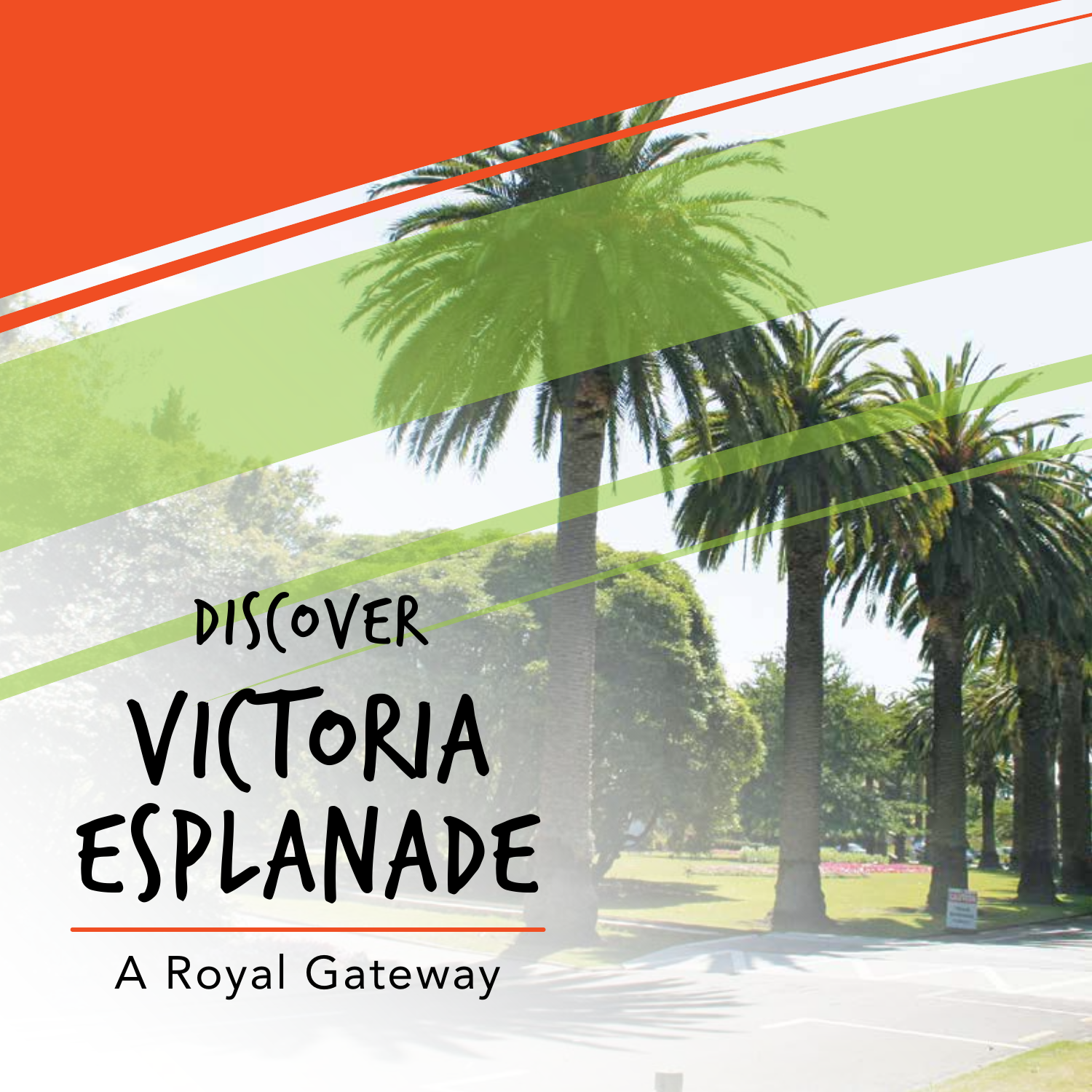### DIS(OVER

From the splendour of lofty trees, the lush elegance of ferns, to the glory of abundant blooms in the Dugald MacKenzie Rose Garden, Victoria Esplanade offers year-round delight. Named to commemorate Queen Victoria's 60th Jubilee, the Esplanade provides walking opportunities aplenty mingled with playgrounds, a paddling pool, a miniature railway, beautiful garden beds and magnificent trees.

### All you need to DO IS GET INTO IT!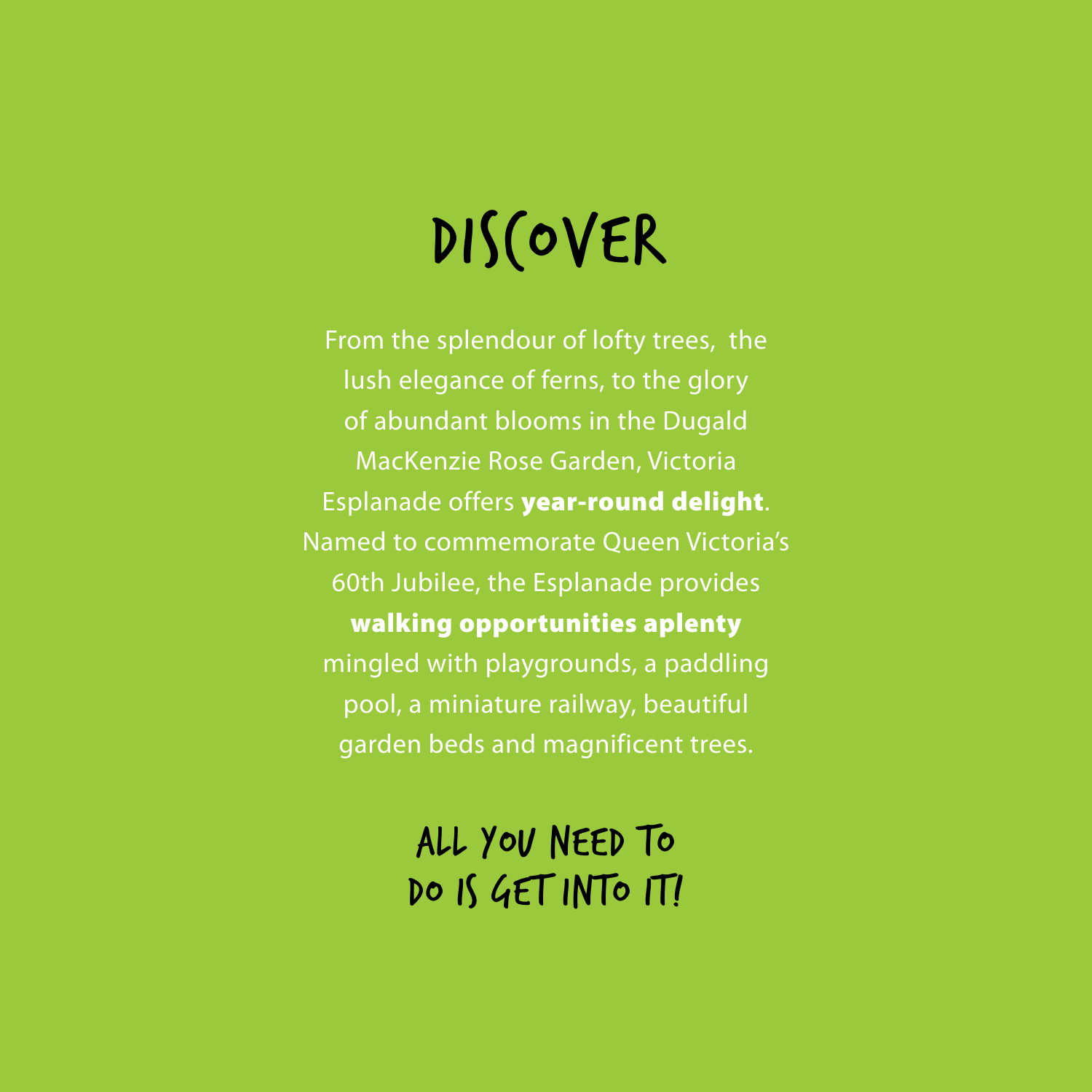### contents

| <b>Fun for Families</b>  |  |
|--------------------------|--|
| A Walker's Wonderland    |  |
| <b>Before You Walk</b>   |  |
| A Gardener's Delight     |  |
| <b>A Gathering Place</b> |  |
| <b>Opening Hours</b>     |  |

#### **DID YOU KNOW?...**

 $C1$ 

MINIATURE BAILWAY

Running 19 hectares along the Manawatu River at Palmerston North's southern entrance, the Esplanade is a striking city gateway offering a wealth of recreation and leisure pursuits.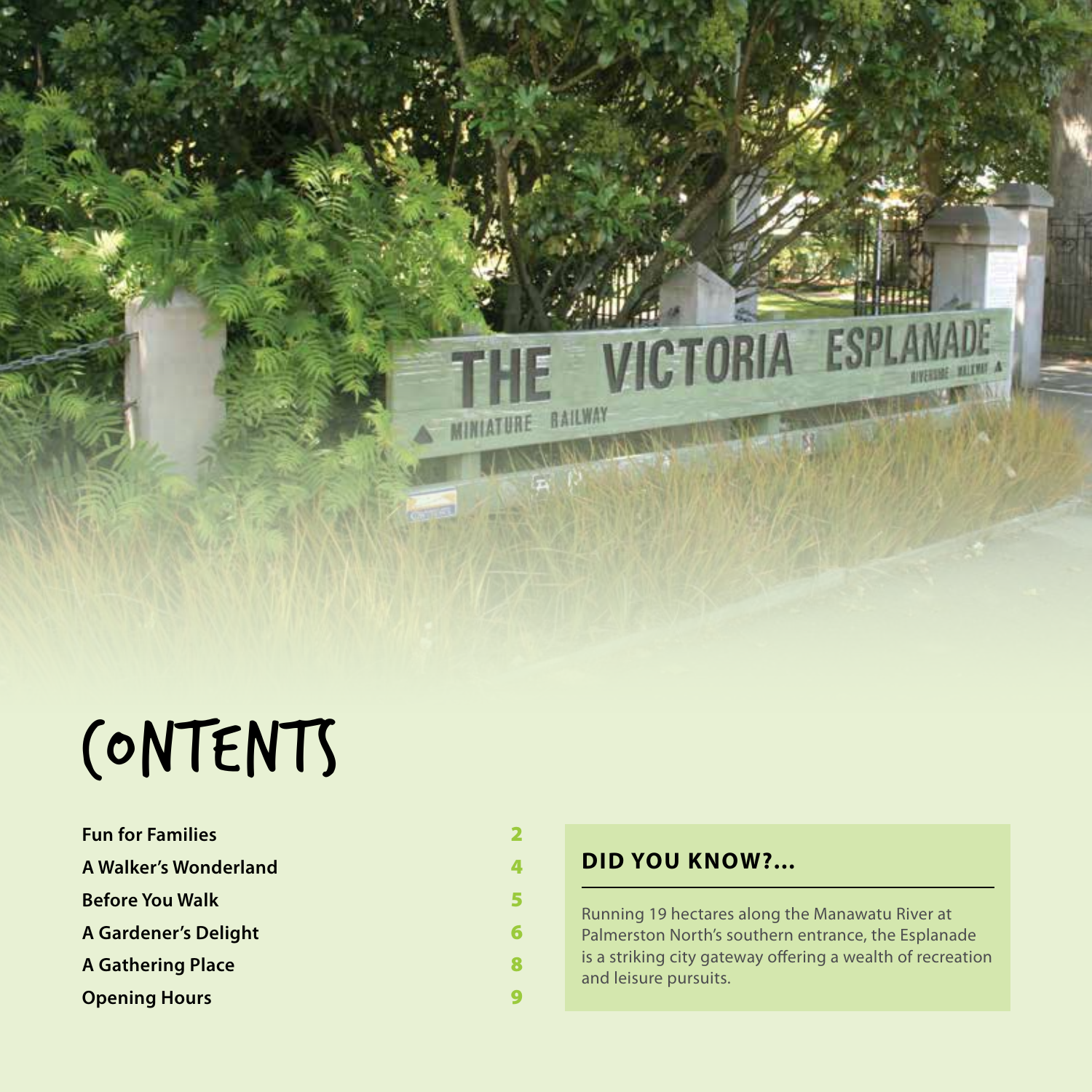### Fun for Families

#### **With the city's most extensive playground, the Esplanade is the place to play.**

There are all the old favourites – swings, slides, trampolines and climbing frames. Kids will also love the mouse wheels, whisper dishes, fireman's pole, jump pit, three–storey pole house and flying fox. For safety, younger children have a separate play area.

Tots can also frolic in the Esplanade's paddling pool. Open from October through April, the Esplanade's large Art Deco style pool was gifted to the city's children by the Returned Services Association in the late 1930s.

Catch a ride on the miniature railway in the playground for a round trip through native bush, past the hockey turfs and the historic Victoria House. Established in 1969, the railway is run by the Miniature Railway Society between 1pm and 4pm weekends, and public and school holidays. Bookings can be made outside these times by calling 06 365 4091.

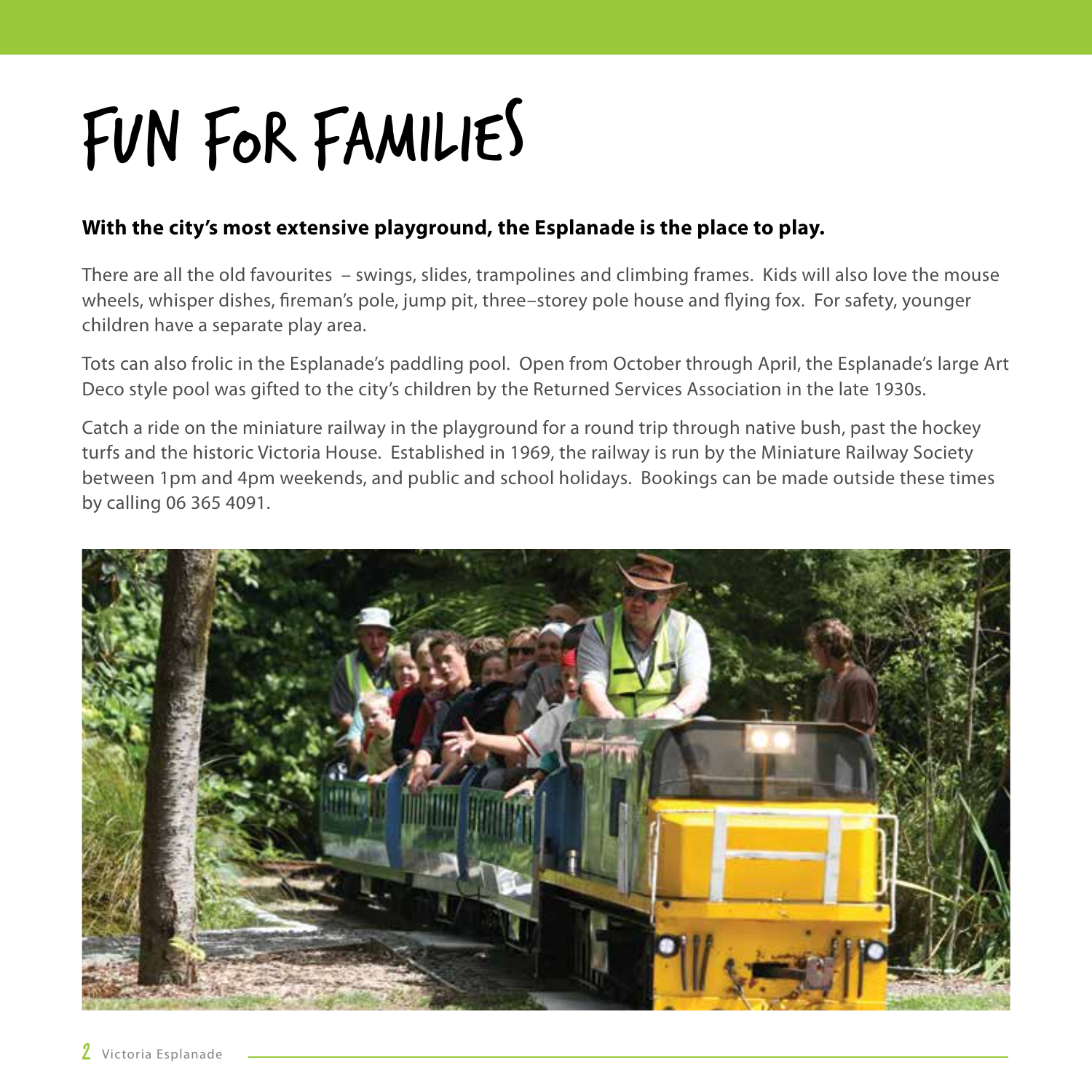#### **Take a stab at identifying the 55 birds varieties at the Esplanade's aviary.**

See if you can spot kea, kaka, the blue Indian ringneck, the rare antipodes island parakeet, the sulphur crested cockatoo and vividly coloured Australian parrots. The endangered native blue ducks and brown teals also call the Esplanade home in a specially created natural habitat designed to help repopulate the species.





#### **DID YOU KNOW?...**

The Esplanade began life in 1897 as a gravel footpath. The form it more closely follows today is largely attributable to Peter Black, Palmerston North's Curator of Reserves between 1908 and 1946. Peter Black's tree plantings are a legacy still much in evidence – the Arboretum, which contains a number of protected trees, the flowering cherries along the Esplanade drive and the *Phoenix canariensis* palms of Palm Drive.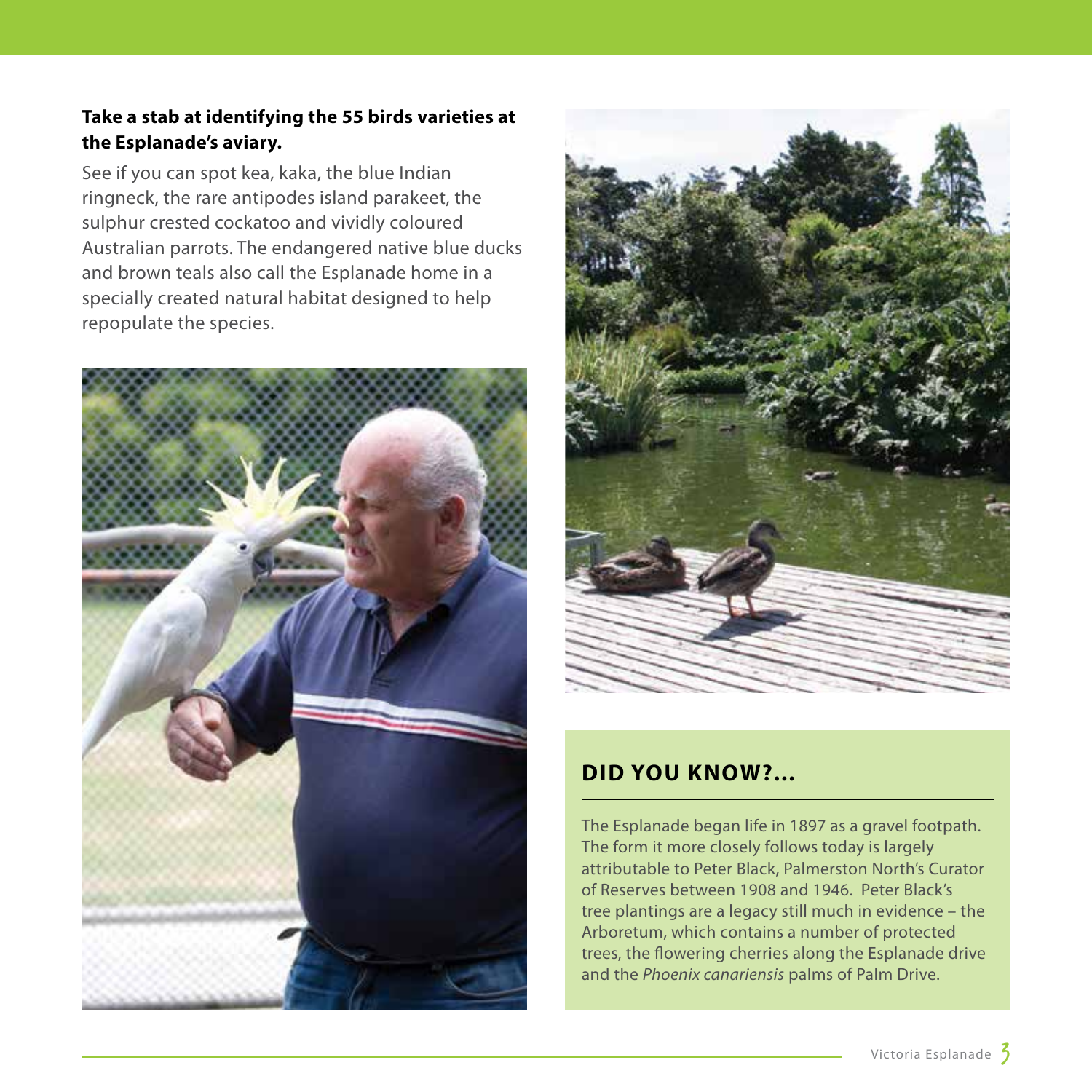### A Walker's Wonderland

From native bush and established gardens, to the calm riverside idyll, the Esplanade's pathways offer a variety of settings for exercise and leisure. Pace yourself on the Esplanade's two measured pathways. The pathways are clearly signposted so you know where and how far you're going! Take the 1350-metre Route A (follow the red markers) or the 900-metre Route B (the green markers), which is part of the national KiwiWalk initiative.

If you're after a serious exercise session, you can access the 9 kilometre riverside pathway from the Esplanade. The Esplanade comprises 3 kilometres of this pathway, which extends from Paneiri Park to Riverside Drive (off Te Matai Road).

Prefer a sociable amble through the natural environment? Try the 45 minute, one-kilometre Forest and Bird Nature Trail through the Esplanade's bush (entrance off the central playground car park). Created by Forest and Bird Protection Society, the walkway celebrates the native flora of the area. Signs posted throughout the walk pinpoint the highlights.

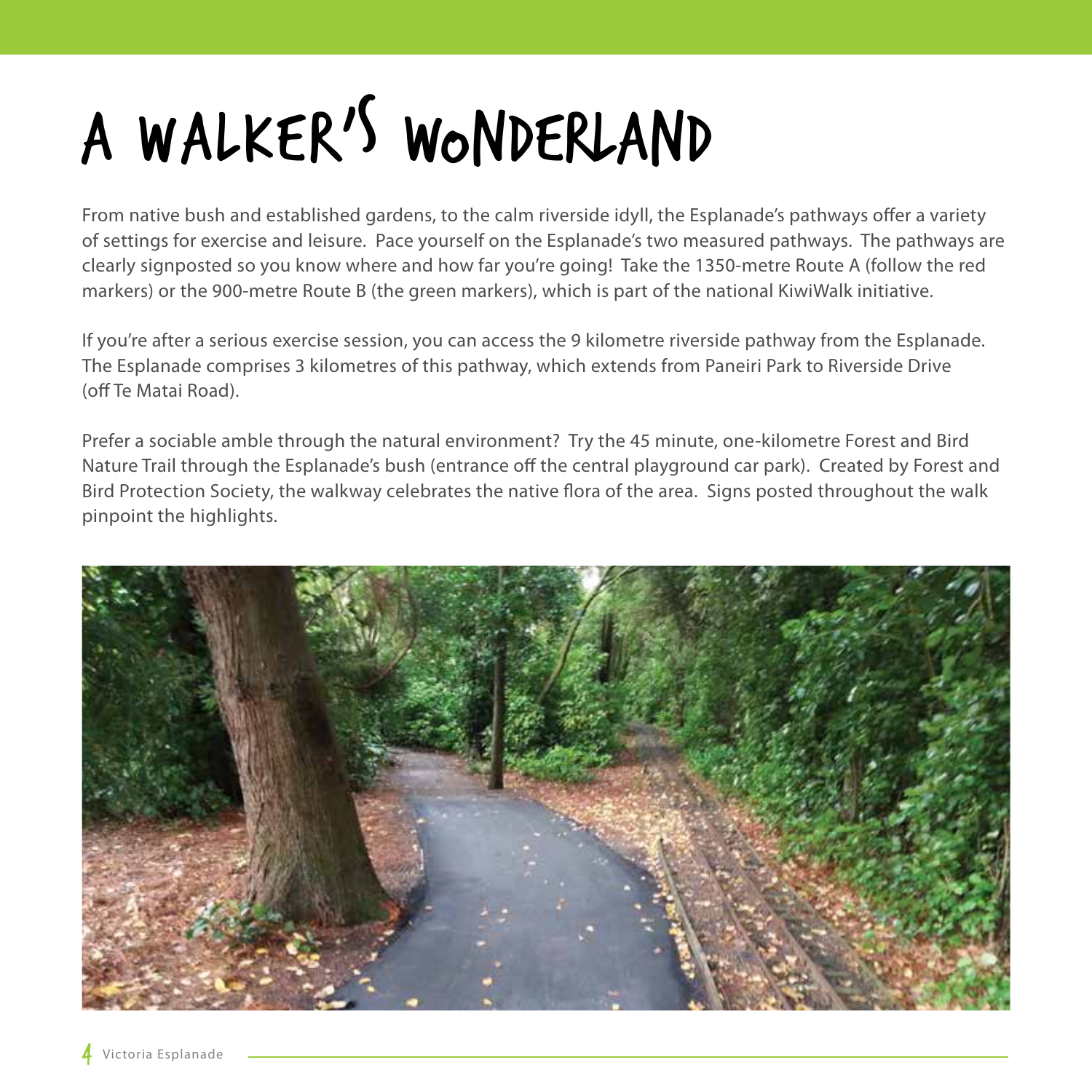### Before You Walk

- Plan where you are going, how long it should take, and account for the return trip!
- Tell someone where you are going.
- Take someone with you.
- Many of the pathways are near ponds, streams and rivers. Please remember to take care around water.
- Respect pathway signs, fences, flora and fauna, and the property of those who live nearby.
- Be a tidy kiwi.
- Dress for the weather.
- Slip on a shirt, slap on a hat, and slop on some sun block.
- Wear suitable footwear.

**Pathway B (Green Markers)**

- Take nothing but photos, leave nothing but footprints!
- Enjoy yourself! Talk while you walk.
- Please be aware that at any time we may need to close a pathway.

### Now pick a pathway!

#### **Pathway A (Red Markers)**

| <b>Rating</b>              | 1 <b>2</b> 3 4 5 (fairly easy)                                                             | Rating                     | 1 2 3 4 5 (very easy)                                                                   |
|----------------------------|--------------------------------------------------------------------------------------------|----------------------------|-----------------------------------------------------------------------------------------|
| <b>Distance</b>            | 1.35 kilometres                                                                            | <b>Distance</b>            | 0.9 kilometres                                                                          |
| Contour                    | Flat with minor undulation                                                                 | Contour                    | <b>Flat</b>                                                                             |
| <b>Surface</b>             | Fine gravel                                                                                | <b>Surface</b>             | Fine gravel                                                                             |
| <b>Access Points</b>       | Victoria Esplanade Drive                                                                   | <b>Access Points</b>       | Victoria Esplanade Drive                                                                |
| <b>Conveniences</b>        | Car park, toilets, picnic areas,<br>BBQ's, paddling pool, and<br>playgrounds nearby        | <b>Conveniences</b>        | Car park. Toilets, picnic areas,<br>BBQ's, paddling pool, and<br>playgrounds nearby     |
| <b>Special Attractions</b> | Native bush, established gardens                                                           | <b>Special Attractions</b> | Native bush, established gardens                                                        |
|                            | Nearby: Miniature railway,<br>duck ponds, river access,<br>conservatory, aviaries,<br>café |                            | Nearby: Miniature railway, duck<br>ponds, river access, conservatory,<br>aviaries, café |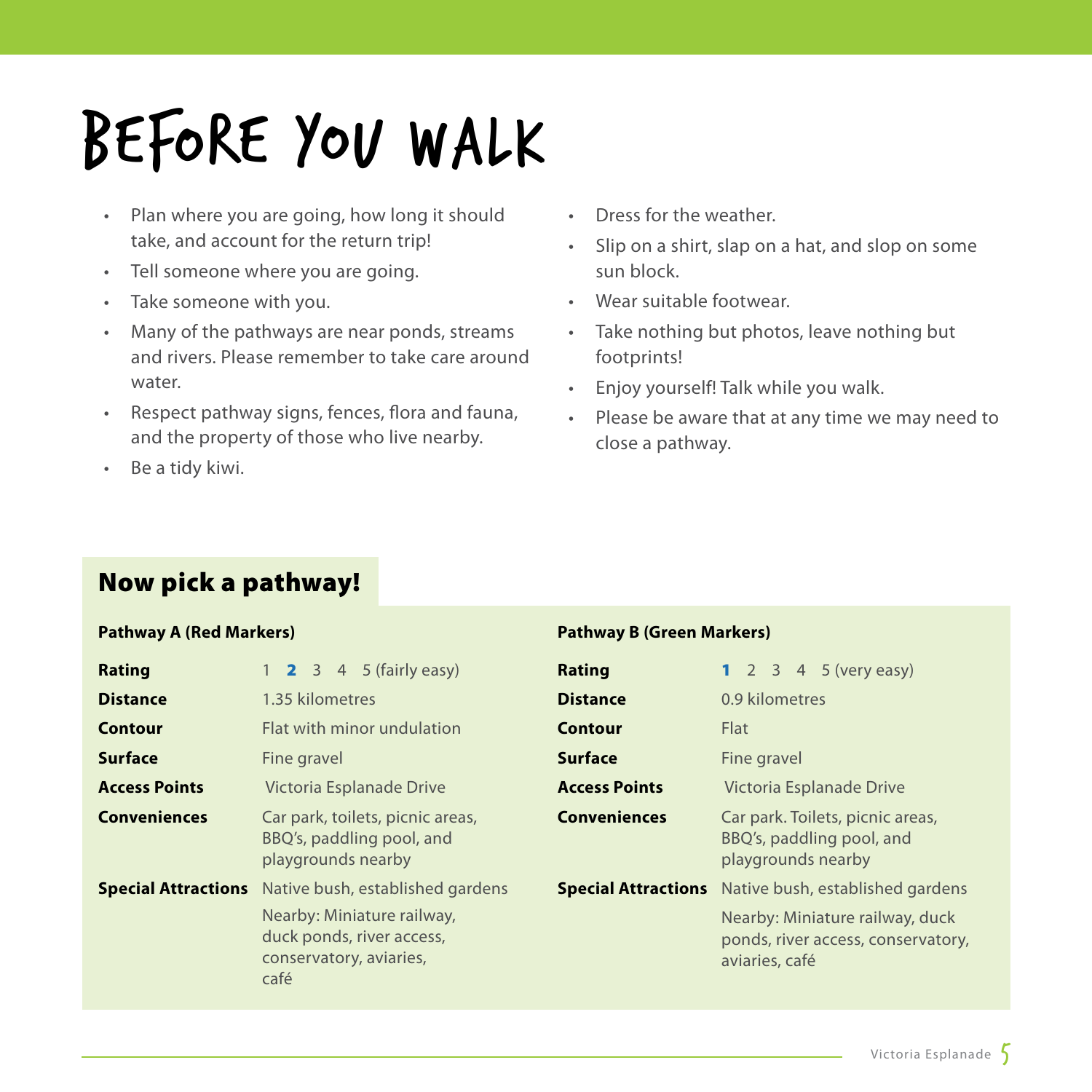

## A Gardener's Delight

Roses and blossoms, shrubs and ferns, trees and bush, the Esplanade is home to a profusion of flora.

Explore the Esplanade's living museum and discover how the Manawatu looked over 100 years ago. This five hectares of native bush is home to rare and endangered plant species and to a wealth of animals and birds, including bellbirds, falcons, grey warblers, morepork, shining cuckoos, tui and wood pigeons.

A New Zealand icon, ferns of many varieties thrive in The Fernery. Nearby is The Aboretum in which you can find a dazzling array of exotic and native trees, some of which are rarely found in New Zealand. Spring brings the delight of the Esplanade's cherry trees. First planted in the 1950s and 60s, 100 new Awanui trees were planted in 1997 to reinvigorate this glorious springtime vision.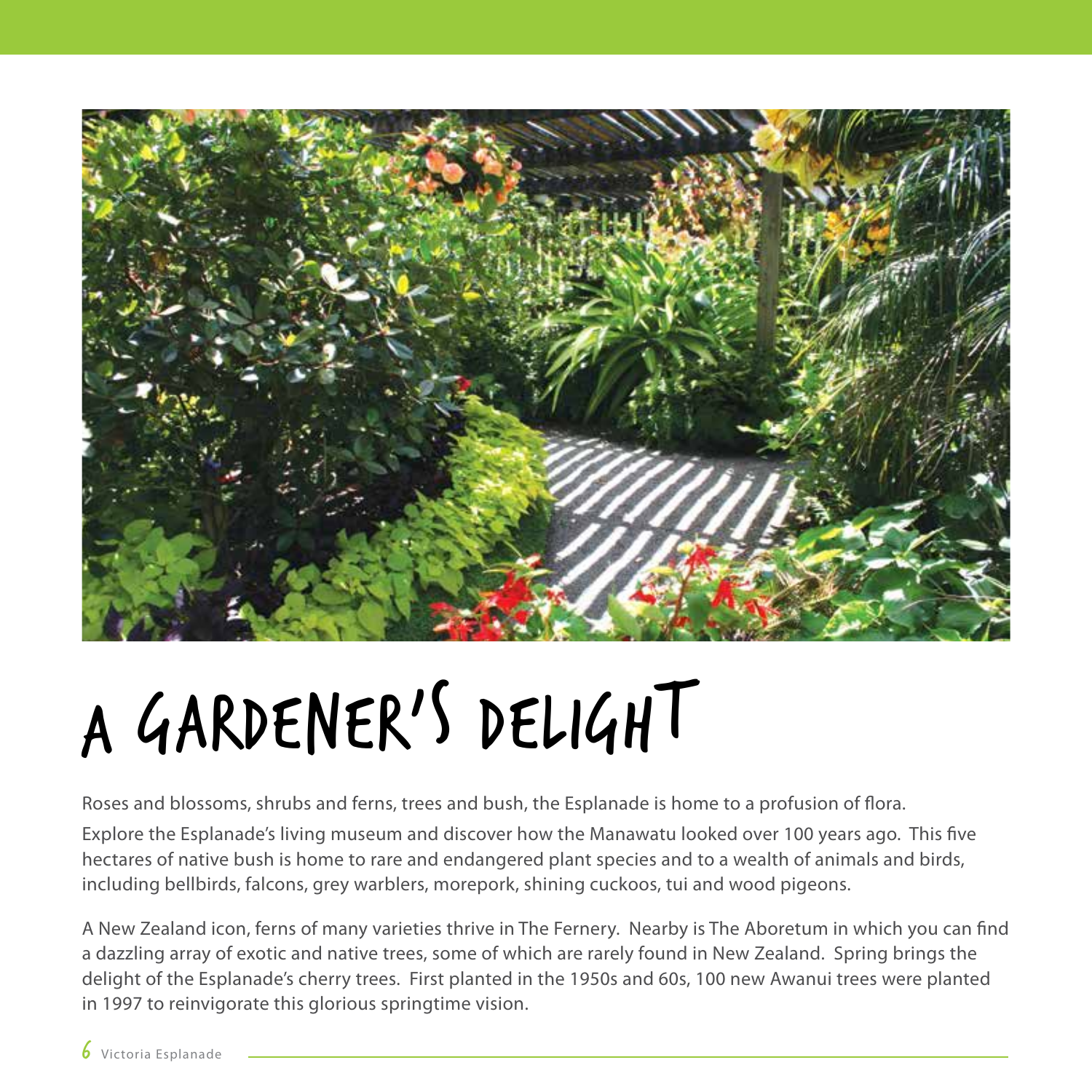

Flower beds provide year-round colour. The annual beds around Palm Drive are replenished twice yearly to maintain spectacular all-year blooms. The extensive plantings of herbaceous perennials and bulbs throughout the more established gardens provide seasonal interest.

From October to April the Dugald MacKenzie Rose Garden brims with colour and fragrance with over 5,000 plants and 100 rose varieties. Varieties include 'Victoria Esplanade' bred by local woman Nola Simpson to celebrate the Esplanade's centenary in 1997. Recognised as one of the world's top five rose gardens in 2003, the Dugald MacKenzie Rose Garden is home to New Zealand's National Rose Trial Gardens and the Plant Variety Rights Trial Beds.

After something more exotic? Seek out the Peter Black Conservatory and Lath House for a wide range of tropical and subtropical plants. Orchids feature as the largest single collection. The conservatory's copper water mister created by sculptor Bob Munro was gifted by Palmerston North's Horticultural Society to mark its 75th anniversary in 1997.

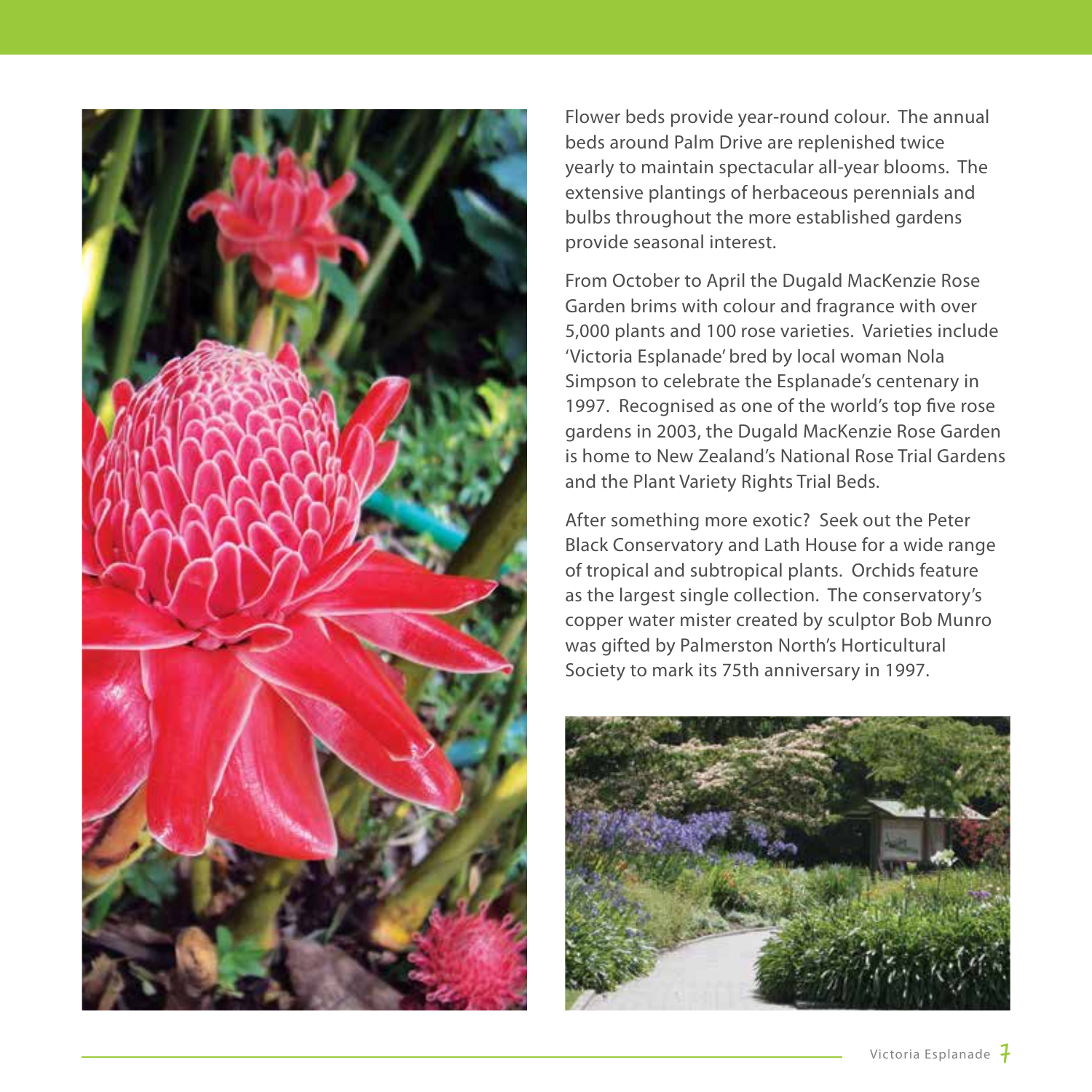

### A GATHERING PLACE

If you're making it a family day out, use the park's free twin electric barbecue facilities, seating and picnic spots to chill out and restore your energy. Or you might prefer the hot and cold food, ice cream and coffee on offer 9.30am to 4.30pm, seven days, from Café Esplanade. The Café is housed in Victoria House, Palmerston North's former post office relocated to this site in 1989.

There's always plenty more happening at the Esplanade. Check out the summer concerts programme from the Information Centre. Every year there's fun and action to suit all tastes.

And the Rose Gardens, Conservatory and other locations are ideal for all kinds of private functions such as weddings, birthdays and corporate events. Contact the Palmerston North City Council Customer Service Centre on (06) 356 8199 for bookings.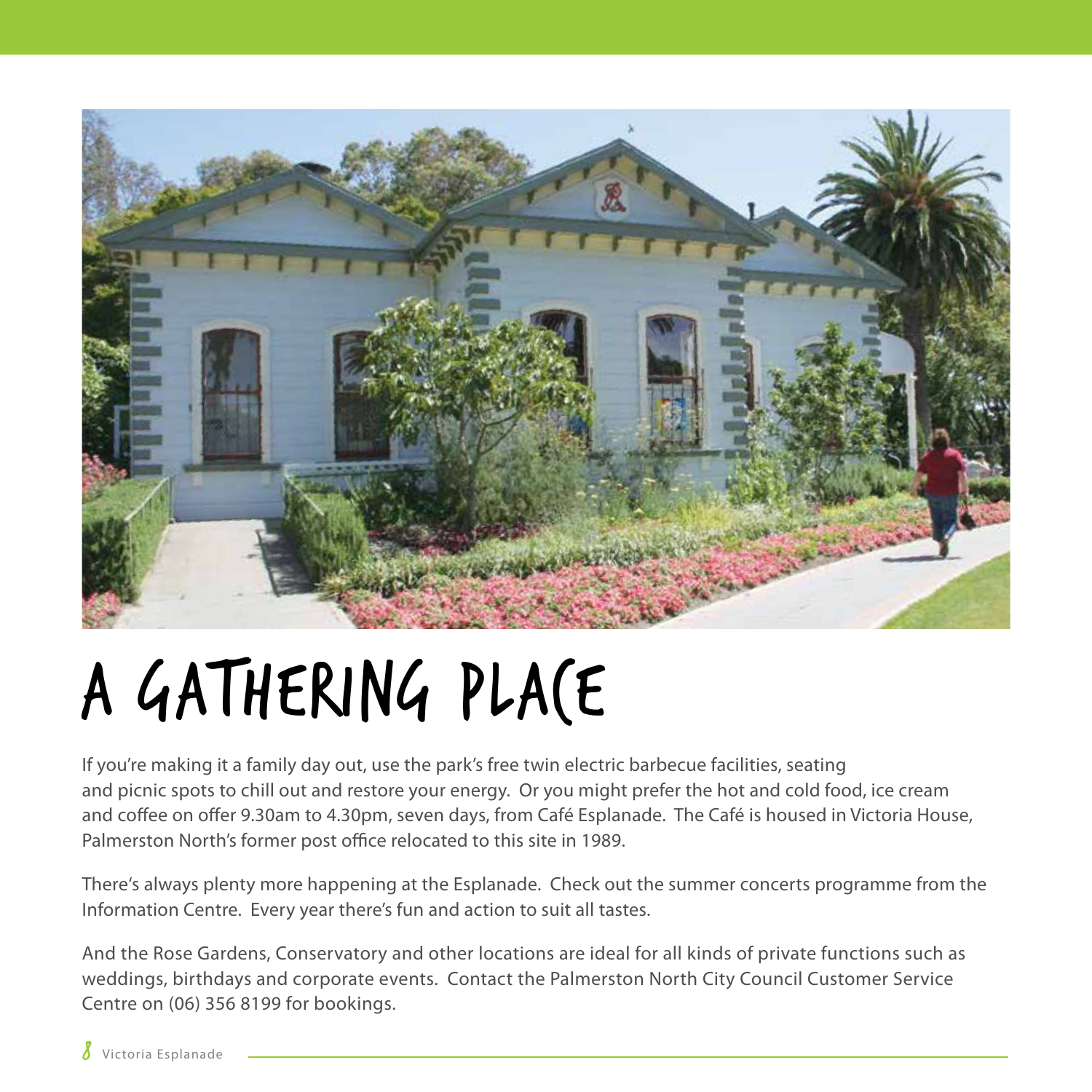### Victoria Esplanade

#### **OPENING HOURS | OPEN 7 DAYS**

#### **Winter**

**(April - September)** 8am - 6pm

**Summer** | Daylight Savings hours **(October - March)** 8am - 9pm

#### **VICTORIA ESPLANADE EDUCATION CENTRE**

| Phone | $(06)$ 351 4454 |  |
|-------|-----------------|--|
| Fax   | $(06)$ 351 4454 |  |